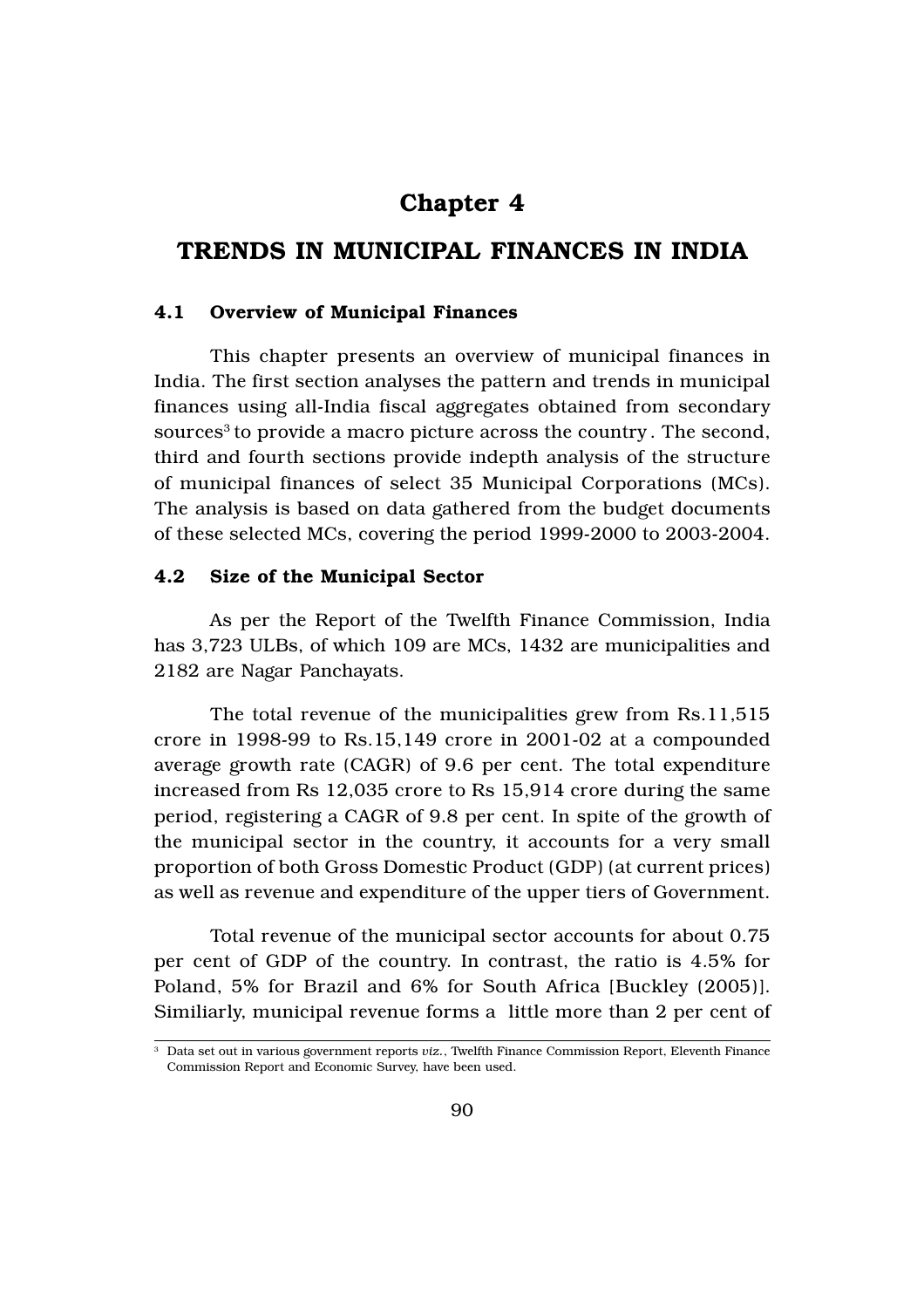| Year    | <b>Municipal</b><br>Revenue<br>(Rs. Crore) | Percentage<br>of GDP at<br><b>Factor Cost</b> | <b>Relative share of Municipal Revenue</b><br>(as per cent of Total Revenue of) |               |                                                     |
|---------|--------------------------------------------|-----------------------------------------------|---------------------------------------------------------------------------------|---------------|-----------------------------------------------------|
|         |                                            |                                               | State Govt.                                                                     | Central Govt. | <b>Combined State &amp;</b><br><b>Central Govt.</b> |
| 1998-99 | 11,515                                     | 0.72                                          | 4.4                                                                             | 4.1           | 2.5                                                 |
| 1999-00 | 13,173                                     | 0.75                                          | 4.2                                                                             | 4.4           | 2.5                                                 |
| 2000-01 | 14,581                                     | 0.77                                          | 4.2                                                                             | 4.5           | 2.4                                                 |
| 2001-02 | 15.149                                     | 0.73                                          | 4.1                                                                             | 4.2           | 2.3                                                 |

Table 13: Revenue Significance of Municipal Sector

Source : (i) Reports of Eleventh and Twelfth Finance Commission, (ii) Economic Survey, GoI 2004-05.

combined revenue of State and Central Governments. Total revenue of ULBs has been growing at a lower rate (9.7 per cent during 1998-99 to 2001-02) than the growth of combined revenue of Central and State Governments (10.8 per cent during 1998-99 to 2001-02). This reflected in a marginal decline in the share of municipal revenue in total government revenues from 2.5 per cent in 1998-99 to 2.3 per cent in 2001-02. Table 13 provides an overview of the relative importance of municipal revenues in relation to revenues of the States and the Centre.

In terms of total expenditure, the municipal sector accounts for about 0.79 per cent of the GDP of the country. While, municipal expenditure accounts for little over 2 per cent of the combined expenditure of State and Central Governments, it declined further between 1999-2000 and 2001-2002. Table 14 provides an overview

| Year    | <b>Municipal</b><br>Expenditure<br>(Rs. Crore) | Percentage<br>of GDP at<br><b>Factor Cost</b> | Relative share of Municipal Expenditure<br>(as per cent of Total Expenditure of) |               |                                              |
|---------|------------------------------------------------|-----------------------------------------------|----------------------------------------------------------------------------------|---------------|----------------------------------------------|
|         |                                                |                                               | State Govt.                                                                      | Central Govt. | <b>Combined State &amp;</b><br>Central Govt. |
| 1998-99 | 12035                                          | 0.75                                          | 4.52                                                                             | 4.31          | 2.21                                         |
| 1999-00 | 14452                                          | 0.82                                          | 4.60                                                                             | 4.85          | 2.36                                         |
| 2000-01 | 15743                                          | 0.83                                          | 4.53                                                                             | 4.84          | 2.34                                         |
| 2001-02 | 15914                                          | 0.76                                          | 4.22                                                                             | 4.39          | 2.15                                         |

Table 14: Expenditure Significance of Municipal Sector

Source: (i) Reports of Eleventh and Twelfth Finance Commission (ii) Handbook of Statistics on Indian Economy, RBI 2005-06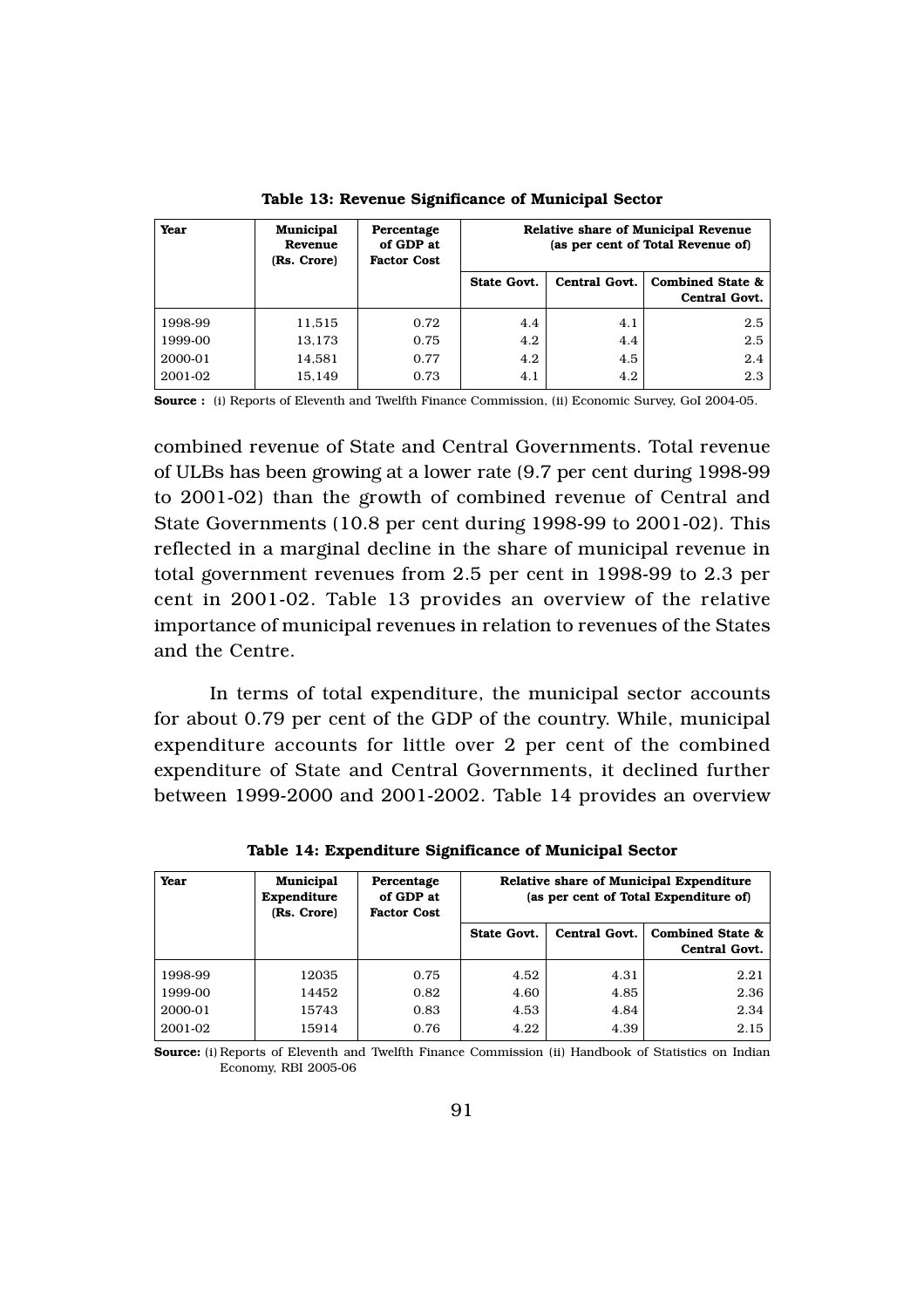of the relative importance of municipal expenditure in relation to the expenditures of the States and Centre.

# 4.3 Finances of Select Municipal Corporations

This and subsequent sections undertake indepth analysis of municiple finances based on primary data obtained from the budget

| S. No.           | Name of the City | Name of the State    | <b>UA/City Population</b><br>$(2001)$ (million) | <b>MC</b> Population<br>(2001) |
|------------------|------------------|----------------------|-------------------------------------------------|--------------------------------|
| 1                | Greater Mumbai   | Maharashtra          | 16.37                                           | 11914398                       |
| $\boldsymbol{2}$ | Kolkata          | West Bengal          | 13.22                                           | 4580544                        |
| 3                | Delhi            | Delhi                | 12.79                                           | 9817439                        |
| $\overline{4}$   | Chennai          | Tamil Nadu           | 6.42                                            | 4216268                        |
| 5                | Bangalore        | Karnataka            | 5.69                                            | 4292223                        |
| 6                | Hyderabad        | Andhra Pradesh       | 5.53                                            | 3449878                        |
| 7                | Ahmedabad        | Gujarat              | 4.52                                            | 3515361                        |
| 8                | Pune             | Maharashtra          | 3.75                                            | 2540069                        |
| 9                | Surat            | Gujarat              | 2.81                                            | 2433787                        |
| 10               | Kanpur           | <b>Uttar Pradesh</b> | 2.69                                            | 2532148                        |
| 11               | Jaipur           | Rajasthan            | 2.32                                            | 2324319                        |
| 12               | Lucknow          | <b>Uttar Pradesh</b> | 2.27                                            | 2207340                        |
| 13               | Nagpur           | Maharashtra          | 2.12                                            | 2051320                        |
| 14               | Patna            | Bihar                | 1.71                                            | 1376950                        |
| 15               | Indore           | Madhya Pradesh       | 1.64                                            | 1597441                        |
| 16               | Vadodara         | Gujarat              | 1.49                                            | 1306035                        |
| 17               | Bhopal           | Madhya Pradesh       | 1.45                                            | 1433875                        |
| 18               | Coimbatore       | Tamil Nadu           | 1.45                                            | 930882                         |
| 19               | Ludhiana         | Punjab               | 1.40                                            | 1395053                        |
| 20               | Kochi            | Kerala               | 1.35                                            | 596473                         |
| 21               | Visakhapatnam    | Andhra Pradesh       | 1.33                                            | 982940                         |
| 22               | Agra             | <b>Uttar Pradesh</b> | 1.32                                            | 1259979                        |
| 23               | Varanasi         | <b>Uttar Pradesh</b> | 1.21                                            | 1100748                        |
| 24               | Madurai          | Tamil Nadu           | 1.19                                            | 928869                         |
| 25               | Meerut           | <b>Uttar Pradesh</b> | 1.17                                            | 1074229                        |
| 26               | Nashik           | Maharashtra          | 1.15                                            | 1076967                        |
| 27               | Jabalpur         | Madhya Pradesh       | 1.12                                            | 951469                         |
| 28               | Jamshedpur       | Jharkhand            | 1.10                                            | 570349                         |
| 29               | Asansol          | West Bengal          | 1.09                                            | 475439                         |
| 30               | Dhanbad          | Jharkhand            | 1.06                                            | 198963                         |
| 31               | Faridabad        | Haryana              | 1.05                                            | 1054981                        |
| 32               | Allahabad        | <b>Uttar Pradesh</b> | 1.05                                            | 975393                         |
| 33               | Amritsar         | Punjab               | 1.01                                            | 1011327                        |
| 34               | Vijayawada       | Andhra Pradesh       | 1.01                                            | 851282                         |
| 35               | Rajkot           | Gujarat              | 1.00                                            | 967476                         |

Table 15: Study Sample - Cities with more than 1 million population in 2001

Source : (i) http://urbanindia.nic.in/mud-final-site/programs/urbandevelopment/nurm.htm Website of MUD (accessed on November 15, 2005);

(ii) http://www.censusindia.net/results/millioncities.html Census of India website (last accessed on March 24, 2006)

(iii) Secondary sources, including budget documents of the MCs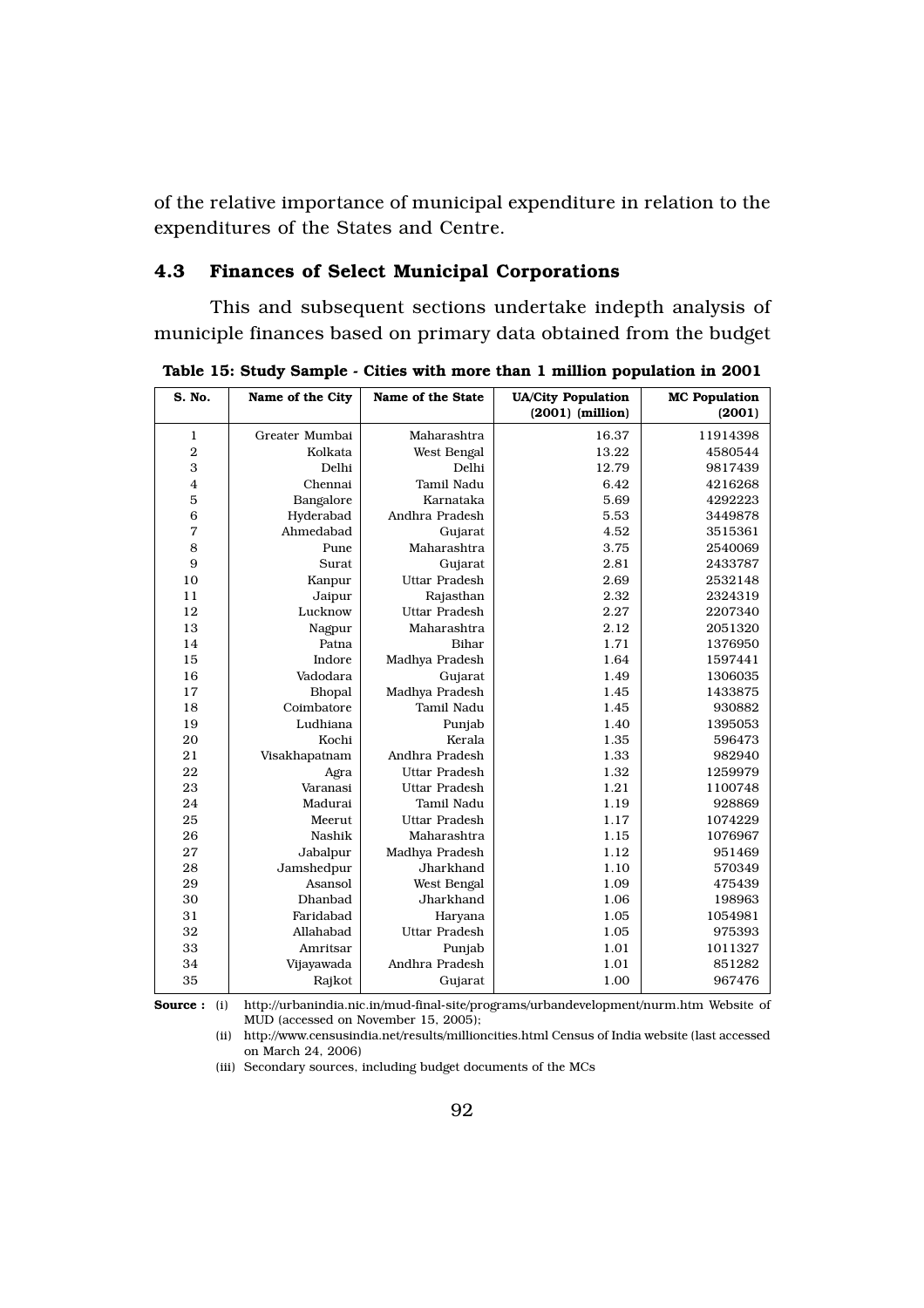documents of 35 major MCs of the country whose population was 1 million and above as per 2001 Census. Table 15 shows the sample of MCs and the States to which they belong.

### 4.4 Municipal Revenues

### 4.4.1 Structure of Municipal Revenues

The revenue base of MCs can be broadly categorized into: (a) tax revenues, (b) non-tax revenues, (c) assigned (shared) revenue, (c) grants-in-aid, (d) loans and (e) other receipts. Table16 lists out revenue sources under each major revenue head. It may be mentioned that composition as well as relative importance of revenue sources of MCs varies across the States.

Table 17 sets out the major components of tax revenue of selected MCs in India. While, property tax is the major revenue source in most of the MCs, octroi is the major source in the MCs of Maharashtra and Gujarat. Octroi has been abolished in all other States excepting Maharashtra and Gujarat.

Table 18 illustrates the major user charges and fees levied by the select MCs in India. There is considerable heterogeneity in the levy of user charges by MCs across states.

| Revenue Head/Category     | Sources of revenue                                                                                                                              |
|---------------------------|-------------------------------------------------------------------------------------------------------------------------------------------------|
| Tax revenue               | Property Tax, Octroi, Advertisement Tax, Tax on Animals, Vacant Land Tax,<br>Taxes on Carriages and Carts                                       |
| Non-Tax revenue           | User Charges, Municipal Fees, Sale & Hire Charges, Lease amounts                                                                                |
| Other receipts            | Sundry receipts, Law charges costs recovered, Lapsed deposits, Fees, Fines<br>& Forfeitures. Rent on Tools & Plants. Miscellaneous Sales etc.   |
| Assigned (Shared) revenue | Entertainment Tax, Surcharge on Stamp duty, Profession Tax, Motor Vehicles Tax                                                                  |
| Grants-in-aid             | (i) Plan Grants made available through planned transfers from upper tier<br>of Government under various projects, programmes and schemes        |
|                           | (ii) Non-Plan Grants made available to compensate against the loss of income<br>and some specific transfers                                     |
| Loans                     | Loans borrowed by the local authorities for capital works <i>etc.</i> – HUDCO.<br>LIC, State and Central Governments, Banks and Municipal Bonds |

Table 16: Revenue Sources of Municipal Corporations in India 1998-2002

Source: Budgets of Municipal Corporations.

\* Gujarat is reported to have abolished octroi recently.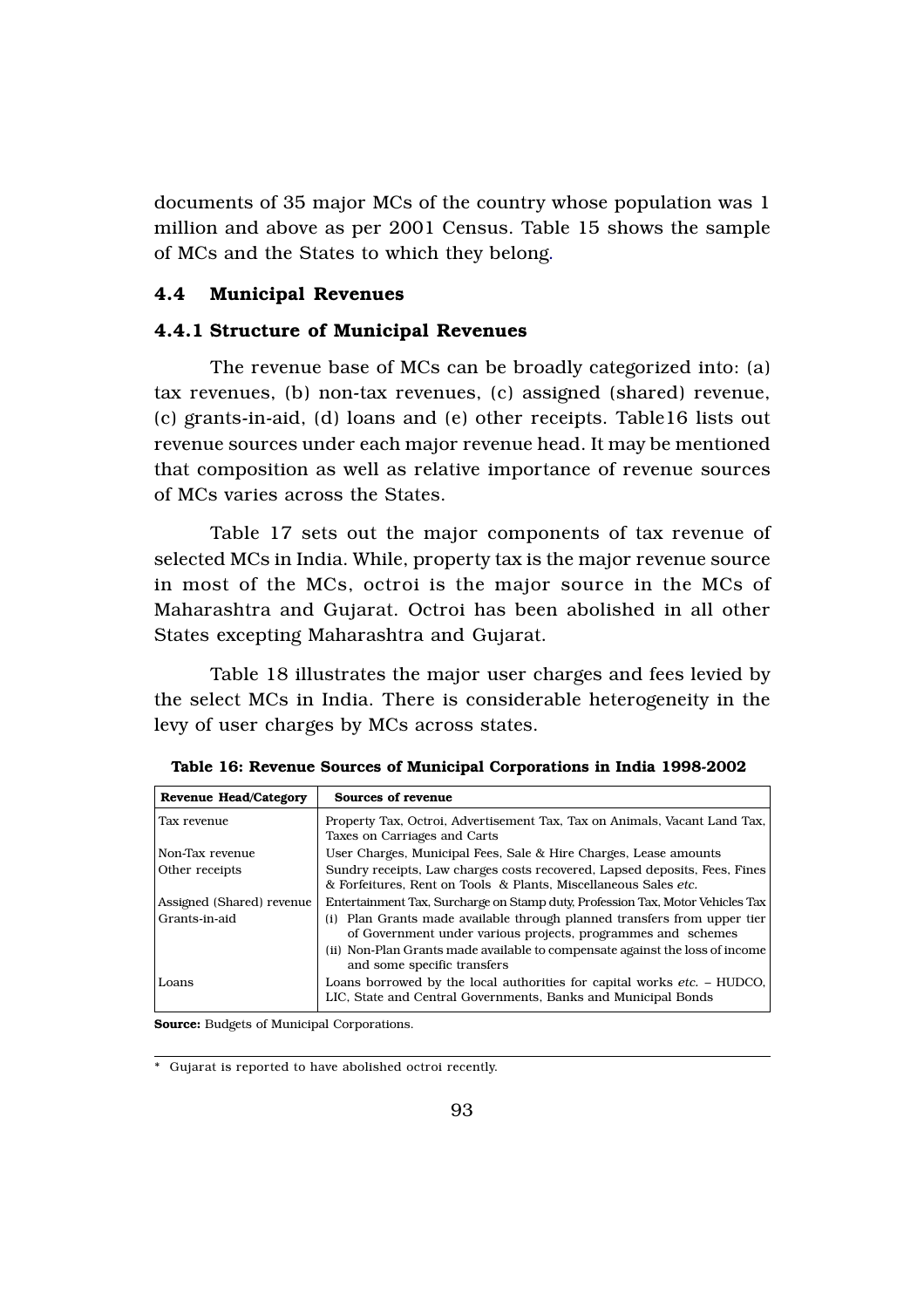| <b>Name of State</b> | <b>Name of Municipal Corporation</b> | <b>Major Taxes</b>              |
|----------------------|--------------------------------------|---------------------------------|
| Andhra Pradesh       | Hyderabad                            | Property Tax, Profession Tax    |
| Bihar                | Patna                                | Property Tax, Profession Tax    |
| Delhi                | Delhi                                | Property Tax, Advertisement Tax |
| Gujarat              | Surat                                | Property Tax, Octroi            |
| Karnataka            | Bangalore                            | Property Tax, Advertisement Tax |
| Kerala               | Kochi                                | Property Tax, Profession Tax    |
| Madhya Pradesh       | Indore                               | Property Tax, Advertisement Tax |
| Maharashtra          | Mumbai                               | Octroi, Property Tax            |
| Punjab               | Ludhiana                             | Octroi, Property Tax            |
| Rajasthan            | Jaipur                               | Octroi, Property Tax            |
| Tamil nadu           | Chennai                              | Property Tax, Profession Tax    |
| Uttar Pradesh        | Varanasi                             | Property Tax, Advertisement Tax |
| West Bengal          | Kolkota                              | Property Tax, Advertisement Tax |

Table 17: Sources of Major Tax Revenues of Selected Municipal Corporations in India 1998-2002

Shared tax revenue, which varies in terms of composition and nature across states, also forms significant proportion of MC resources (Table 19). Entertainment tax is an important tax, not levied by the MCs, but collected and assigned to the MCs by State Governments. In Andhra Pradesh and Tamil Nadu, in addition to entertainment tax, profession tax and surcharge on stamp duty are also assigned to local bodies.

Table 18: Sources of Major User Charges and Fees of Selected Municipal Corporations in India 1998-2002

| Name of State  | <b>Name of Municipal Corporation</b> | <b>User Charges and Fees</b>                                                     |
|----------------|--------------------------------------|----------------------------------------------------------------------------------|
| Maharashtra    | Greater Mumbai                       | Water Charges, Sewerage Charges, Building<br>Licence Fees                        |
| West Bengal    | Kolkata                              | Planning Fees, Car Parking Fees, Mutation<br>Fees                                |
| Karnataka      | Bangalore                            | Betterment Charges, Building Licence Fees,<br>Penalty for Late Tax payment       |
| Orissa         | Bhubaneswar                          | <b>Building Licence Fees, Market Fees</b>                                        |
| Gujarat        | Surat                                | Water Charges, Building-related Fees,<br><b>Betterment Charges</b>               |
| Tamil Nadu     | Chennai                              | Building Licence Fees, Market Fees, Other<br>Licence Fees, Parking Fees          |
| Andhra Pradesh | Hyderabad                            | Dangerous and Offensive Trade Licence<br>Fees, Market Fees, Slaughter House Fees |
| Uttar Pradesh  | Kanpur                               | Building Licence Fees, Market Fees                                               |

Source: Budgets of Municipal Corporations.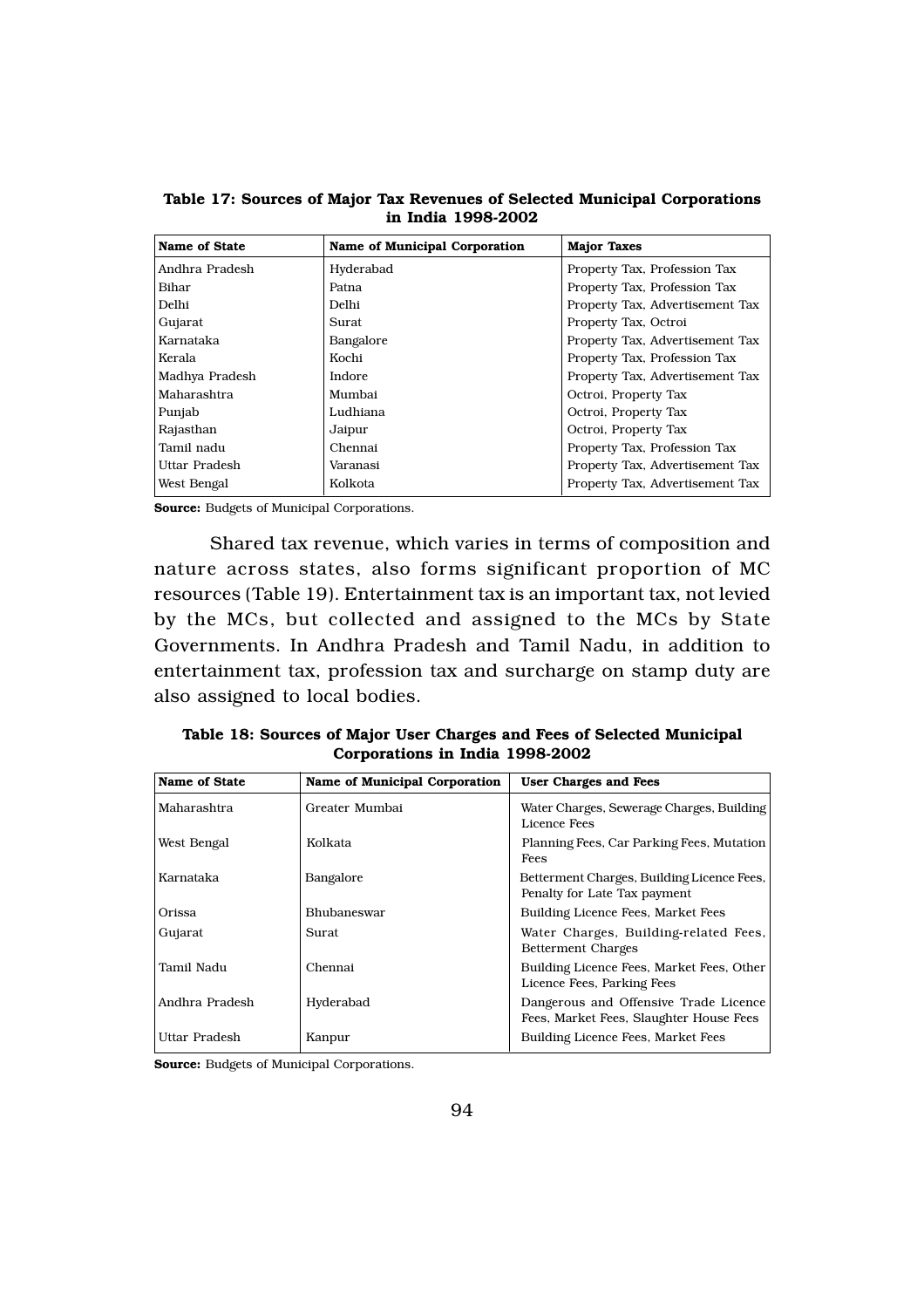| Name of State  | <b>Name of Municipal Corporation</b> | <b>Shared Municipal Taxes</b>                                              |
|----------------|--------------------------------------|----------------------------------------------------------------------------|
| Maharashtra    | Greater Mumbai                       | Non-agricultural Assessment Tax,<br>Entertainment Tax                      |
| West Bengal    | Kolkata                              | Motor Vehicles Tax. Entertainment Tax                                      |
| Karnataka      | Bangalore                            | Entertainment Tax, Surcharge on Stamp<br>Duty                              |
| Gujarat        | Surat                                | Entertainment Tax                                                          |
| Tamil Nadu     | Chennai                              | Surcharge on Sales Tax, Duty on Transfer<br>of Property, Entertainment Tax |
| Andhra Pradesh | Hyderabad                            | Surcharge on Stamp Duty, Profession<br>Tax, Entertainment Tax              |

Table 19: Sources of Shared Revenues of Selected Municipal Corporations in India 1998-2002

Apart from their own revenue sources, *i.e.*, tax and non-tax revenue sources, the MCs depend upon grants from State Governments. These grants are primarily intended to compensate for the mismatch of functions and finance. Most of the MCs receive financial support in the form of revenue grants from State Governments to meet current expenses. Similiarly, capital grants are also provided for meeting project related expenditure. Table 20 shows the composition of grants-in-aid in selected MCs.

In addition to own revenues, shared revenues, user charges & fees and grants-in-aid, loans also constitute an important source of municipal revenues in some ULBs.

## 4.4.2 Composition and Trends of Municipal Revenues

Relative contribution of various components in the total revenue over the years has been presented in Tables 21(a) and 21(b).

Between 1999-00 to 2003-04, while the share of non-tax, assigned revenue, non-plan and plan grants improved, the share of tax revenue in total revenue receipts of MCs declined.

The average shares of major revenue components (average of 2000-04) based on the data of 35 Municipal Corporations are shown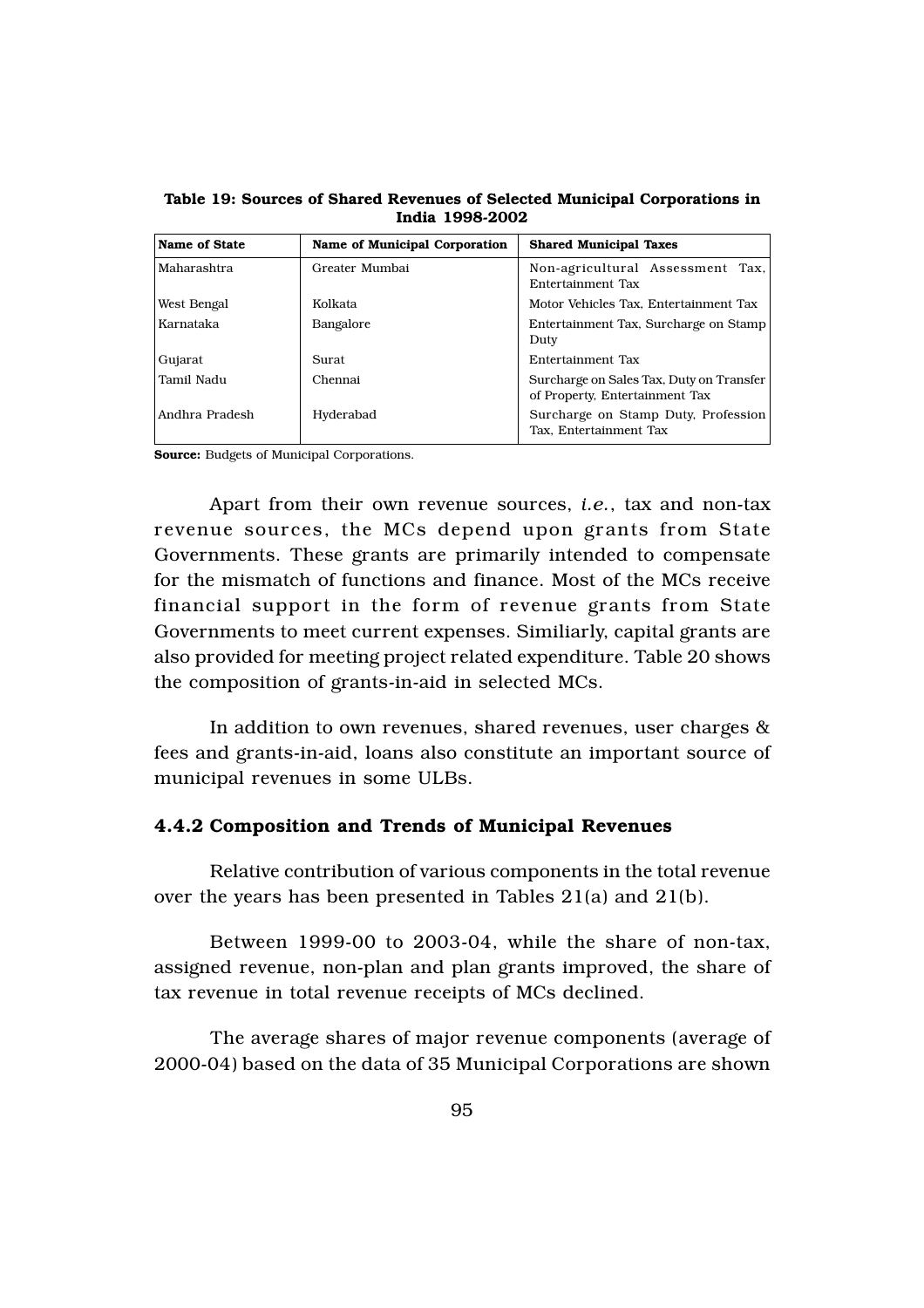| <b>Name of State</b> | <b>Name of Municipal</b><br>Corporation | Grants-in-Aid provided to<br><b>Municipal Corporations</b>                                                                             |
|----------------------|-----------------------------------------|----------------------------------------------------------------------------------------------------------------------------------------|
| Maharashtra          | Greater Mumbai                          | Primary Education Grant and Secondary<br>Education Grant                                                                               |
| West Bengal          | Kolkata                                 | Dearness Allowance Grant, Grant to<br>Implement Recommendations of Pay<br>Commission and Water Supply, Sewerage<br>and Drainage Grants |
| Karnataka            | Bangalore                               | Octroi Compensation, Motor-Vehicle Tax<br>Compensation and Family Planning<br>Scheme Grants                                            |
| Orissa               | <b>Bhubaneswar</b>                      | Salary and Dearness Allowance Grants,<br>Road Development Grant, Primary<br>Education Grant and Secondary<br><b>Education Grant</b>    |
| Gujarat              | Surat                                   | Education Grant, Family Planning Grant<br>and Small Savings Grant                                                                      |
| Tamil Nadu           | Chennai                                 | Revenue Grant. Contributions and<br>Compensation for Toll                                                                              |
| Andhra Pradesh       | Hyderabad                               | Property Tax Compensation, Octroi<br>Compensation, Per Capita Grant, Motor<br>Vehicle Tax Compensation and Road Grant                  |
| Uttar Pradesh        | Kanpur                                  | Octroi Compensation, Salary Grant,<br>Education Grant (Primary & Secondary<br>Education). Medical Grant. Road Grant                    |

Table 20: Major Sources of Grants-in-Aid of Selected Municipal Corporations in India 1998-2002

in the Figure 2. Among the various revenue sources, tax revenue assumes greater importance in terms of both size and share. The

|  | Table 21(a): Composition of Municipal Revenue and Trends |  |  |  |
|--|----------------------------------------------------------|--|--|--|
|--|----------------------------------------------------------|--|--|--|

|                |                         |               |               |                  |               |               | (Rs.in Lakh)                |
|----------------|-------------------------|---------------|---------------|------------------|---------------|---------------|-----------------------------|
| Sl.<br>No.     | Revenue<br>component    | 1999-<br>2000 | 2000-<br>2001 | $2001 -$<br>2002 | 2002-<br>2003 | 2003-<br>2004 | Average<br>Growth<br>Rate % |
| 1              | Tax revenue             | 458509        | 554597        | 461895           | 573952        | 599387        | 8.23                        |
| $\mathbf{2}$   | Non-Tax revenue         | 238670        | 297890        | 296487           | 421422        | 434905        | 17.42                       |
| 3              | Assigned revenue        | 87557         | 115909        | 110146           | 132588        | 131076        | 11.66                       |
| 4              | Non-Plan grants         | 26667         | 34145         | 33341            | 54876         | 50161         | 20.42                       |
| 5              | Other revenue receipts  | 98600         | 86769         | 48024            | 64177         | 63271         | $-6.11$                     |
|                | <b>Revenue Receipts</b> | 910003        | 1089310       | 949893           | 1247015       | 1278800       | 10.18                       |
| 6              | Plan grants             | 16753         | 15665         | 31712            | 30027         | 49898         | 39.20                       |
| $\overline{7}$ | Loans                   | 19917         | 47245         | 31805            | 28520         | 32835         | 27.33                       |
| 8              | Other capital receipts  | 11228         | 18101         | 18622            | 25785         | 33948         | 33.55                       |
|                | <b>Capital Receipts</b> | 47898         | 81011         | 82139            | 84332         | 116681        | 27.89                       |
|                | <b>Total Receipts</b>   | 957901        | 1170321       | 1032032          | 1331347       | 1395481       | 11.04                       |

Source: Based on the Budgets of Municipal Corporations.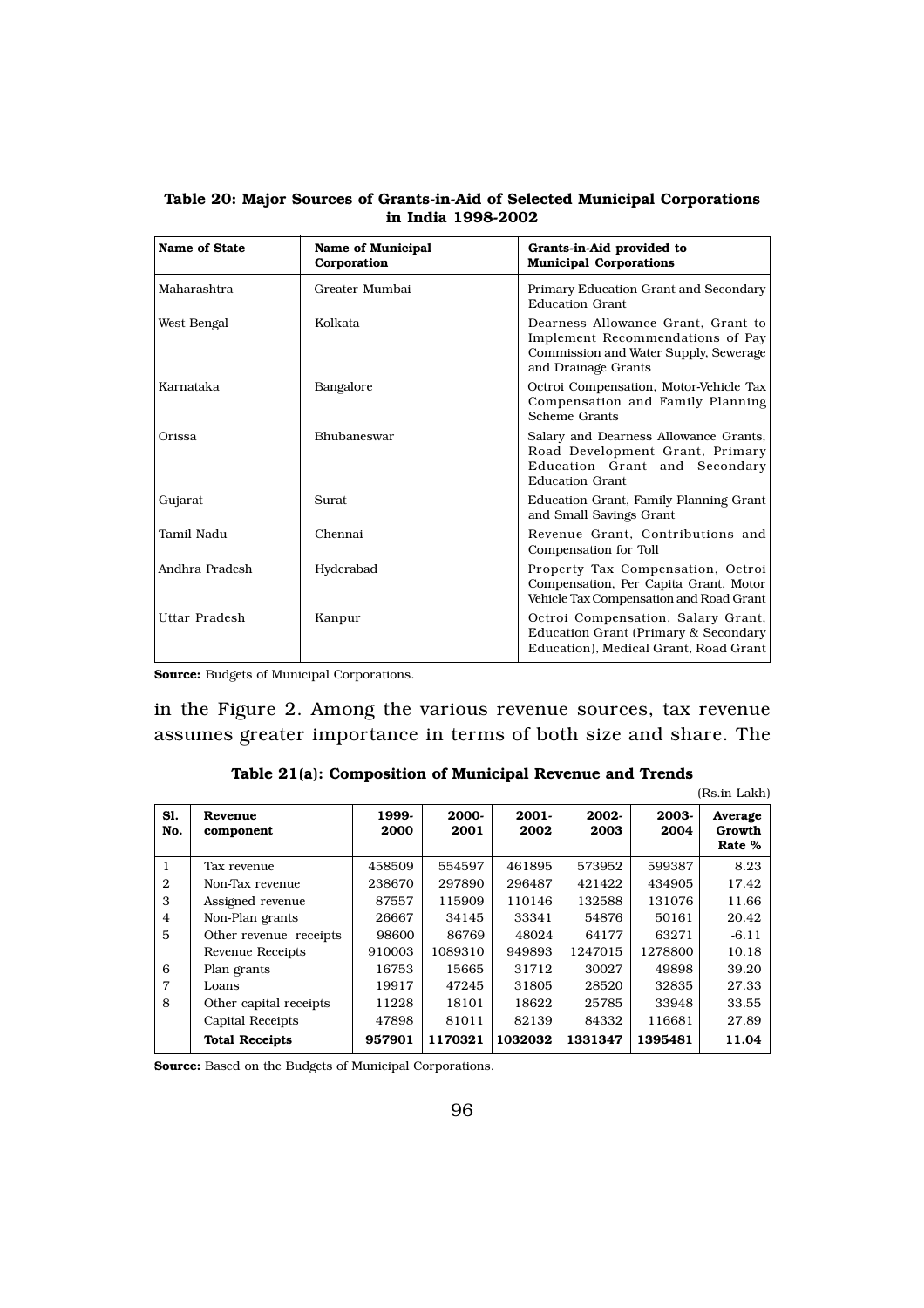|                |                         |               |               |                  |               |               | (Per cent to Total) |
|----------------|-------------------------|---------------|---------------|------------------|---------------|---------------|---------------------|
| Sl.<br>No.     | Revenue component       | 1999-<br>2000 | 2000-<br>2001 | $2001 -$<br>2002 | 2002-<br>2003 | 2003-<br>2004 | Average %           |
| 1              | Tax revenue             | 47.87         | 47.39         | 44.76            | 43.11         | 42.95         | 45.21               |
| $\mathbf{2}$   | Non-Tax revenue         | 24.92         | 25.45         | 28.73            | 31.65         | 31.17         | 28.38               |
| 3              | Assigned revenue        | 2.78          | 2.92          | 3.23             | 4.12          | 3.59          | 3.33                |
| $\overline{4}$ | Non-Plan grants         | 9.14          | 9.90          | 10.67            | 9.96          | 9.39          | 9.87                |
| 5              | Other revenue receipts  | 10.29         | 7.41          | 4.65             | 4.82          | 4.53          | 6.34                |
|                | <b>Revenue Receipts</b> | 95.00         | 93.08         | 92.04            | 93.67         | 91.64         | 93.08               |
| 6              | Plan grants             | 1.75          | 1.34          | 3.07             | 2.26          | 3.58          | 2.40                |
| $\overline{7}$ | Loans                   | 2.08          | 4.04          | 3.08             | 2.14          | 2.35          | 2.74                |
| 8              | Other capital receipts  | 1.17          | 1.55          | 1.80             | 1.94          | 2.43          | 1.78                |
|                | <b>Capital Receipts</b> | 5.00          | 6.92          | 7.96             | 6.33          | 8.36          | 8.36                |
|                | <b>Total Receipts</b>   | 100.00        | 100.00        | 100.00           | 100.00        | 100.00        | 100.00              |

Table 21(b): Composition of Municipal Revenue and Trends

Source: Based on the Budgets of Municipal Corporations.

aggregate tax revenue of the 35 MCs constituted 45 per cent of average aggregate total revenue (total receipts), which was followed by non-tax revenue constituting 28 per cent of the average aggregate.

# 4.5 Municipal Expenditure

### 4.5.1 Structure of Municipal Expenditure

The expenditure incurred by the MCs can be broadly categorized into: (a) revenue expenditure and (b) capital expenditure.



**Source:** Budgets of Municipal Corporations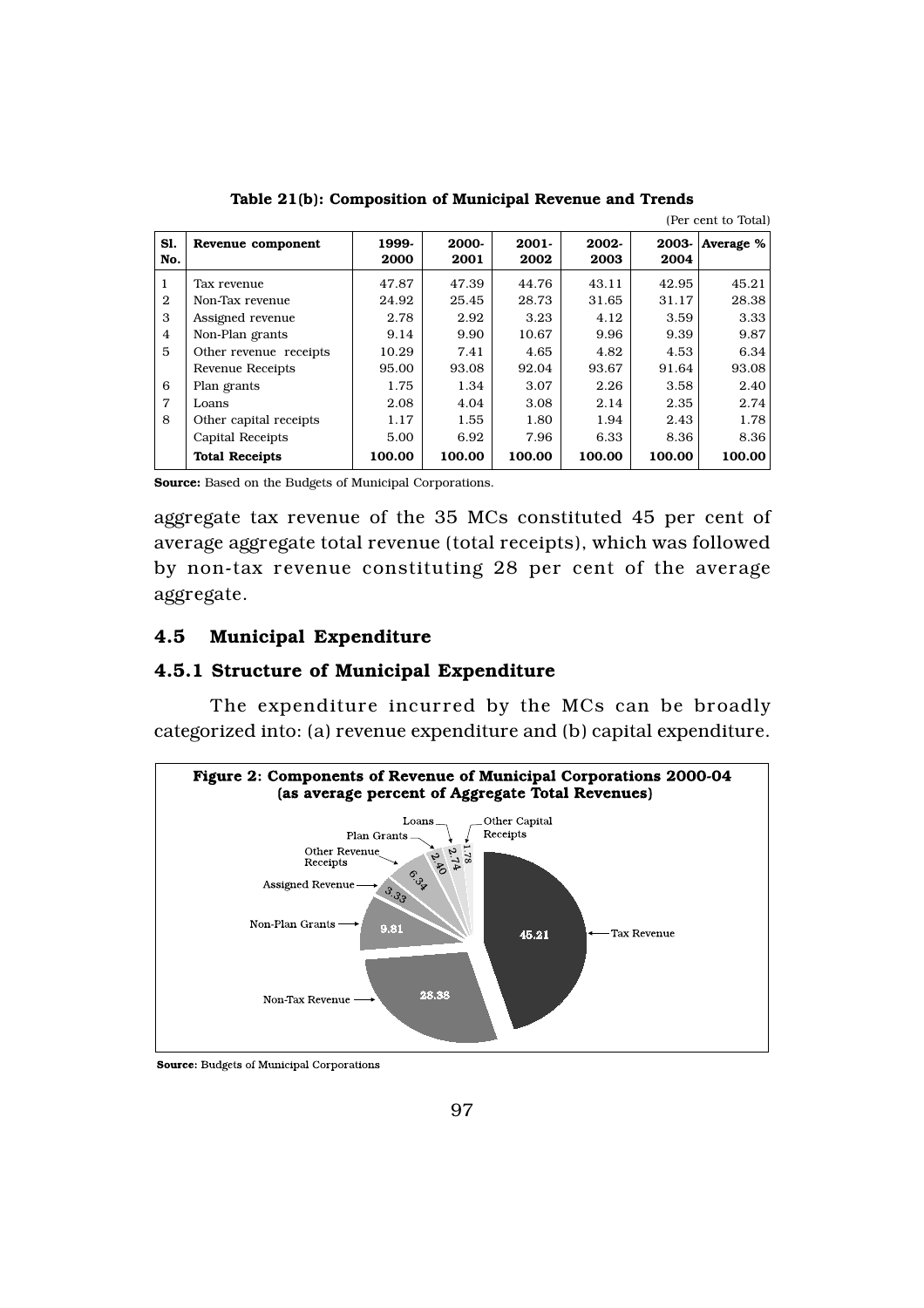| <b>Expenditure Category</b> | <b>Expenditure Items</b>                                                                                                                                                                                                                                                |
|-----------------------------|-------------------------------------------------------------------------------------------------------------------------------------------------------------------------------------------------------------------------------------------------------------------------|
| Establishment expenditure   | Staff salaries, Allowances, wages, Pensions & Retirement benefits etc.                                                                                                                                                                                                  |
| Administrative expenditure  | Rents, rates & Taxes, Office maintenance, Communications, Books &<br>periodicals, Printing & stationary, Travel expenditure, Law charges <i>etc.</i>                                                                                                                    |
| Operations & Maintenance    | Power & fuel, Bulk purchases, Stores, Hire charges, Repairs & expenditure<br>Maintenance and Interest payments made on loans                                                                                                                                            |
| Capital expenditure         | Buildings, Water supply & Sewerage, Energy/lighting, Solid waste<br>management, Roads, Bridges, Culverts, Causeways, Health & sanitation,<br>Parks and recreation spaces, Furniture & fittings, Tools & plant, Equipment<br><i>etc.</i> , Principal repayments of loans |
| Other expenditure           | Miscellaneous expenses not accounted for in the above                                                                                                                                                                                                                   |

Table 22: Categorisation of Municipal Expenditures

Further, revenue expenditure broadly comprises (i) establishment expenditure, (ii) administrative expenditure, (iii) operations and maintenance expenditure, and (iv) interest payments on loans; the capital expenditure comprises (i) expenditure on capital formation and (ii) principal repayment. The component of these major expenditure categories are shown in table 22.

# 4.5.2 Composition and Trends of Municipal Expenditure

The composition of aggregate expenditure of the MCs, in terms of the above categories, and trends are shown in Tables 23(a) and 23(b).

|                | (Rs.in Lakh)                                    |               |               |                  |               |                         |                   |
|----------------|-------------------------------------------------|---------------|---------------|------------------|---------------|-------------------------|-------------------|
| Sl.<br>No.     | <b>Expenditure component</b>                    | 1999-<br>2000 | 2000-<br>2001 | $2001 -$<br>2002 | 2002-<br>2003 | 2003-<br>2004<br>Rate % | Average<br>Growth |
| 1              | Establishment and<br>administration expenditure | 279216        | 330414        | 329592           | 411432        | 402550                  | 10.19             |
| $\mathbf{2}$   | Operation and maintenance<br>expenditure        | 107383        | 128165        | 142174           | 164406        | 154400                  | 9.96              |
| 3              | Other revenue expenditure                       | 51830         | 56120         | 55954            | 58190         | 56265                   | 2.17              |
| $\overline{4}$ | Revenue Expenditure                             | 438429        | 514699        | 527720           | 634028        | 613215                  | 9.20              |
| 5              | Capital Expenditure                             | 96933         | 105942        | 119463           | 124817        | 150424                  | 11.76             |
| 6              | Other Expenditure<br>(not classified)           | 209744        | 266611        | 210685           | 399205        | 470925                  | 28.40             |
|                | <b>Total Expenditure</b>                        | 745106        | 887252        | 857868           | 1158050       | 1234564                 | 14.34             |

|  | Table 23(a): Composition and Trends of Municipal Expenditure |  |  |  |
|--|--------------------------------------------------------------|--|--|--|
|--|--------------------------------------------------------------|--|--|--|

Source: Budgets of Municipal Corporations.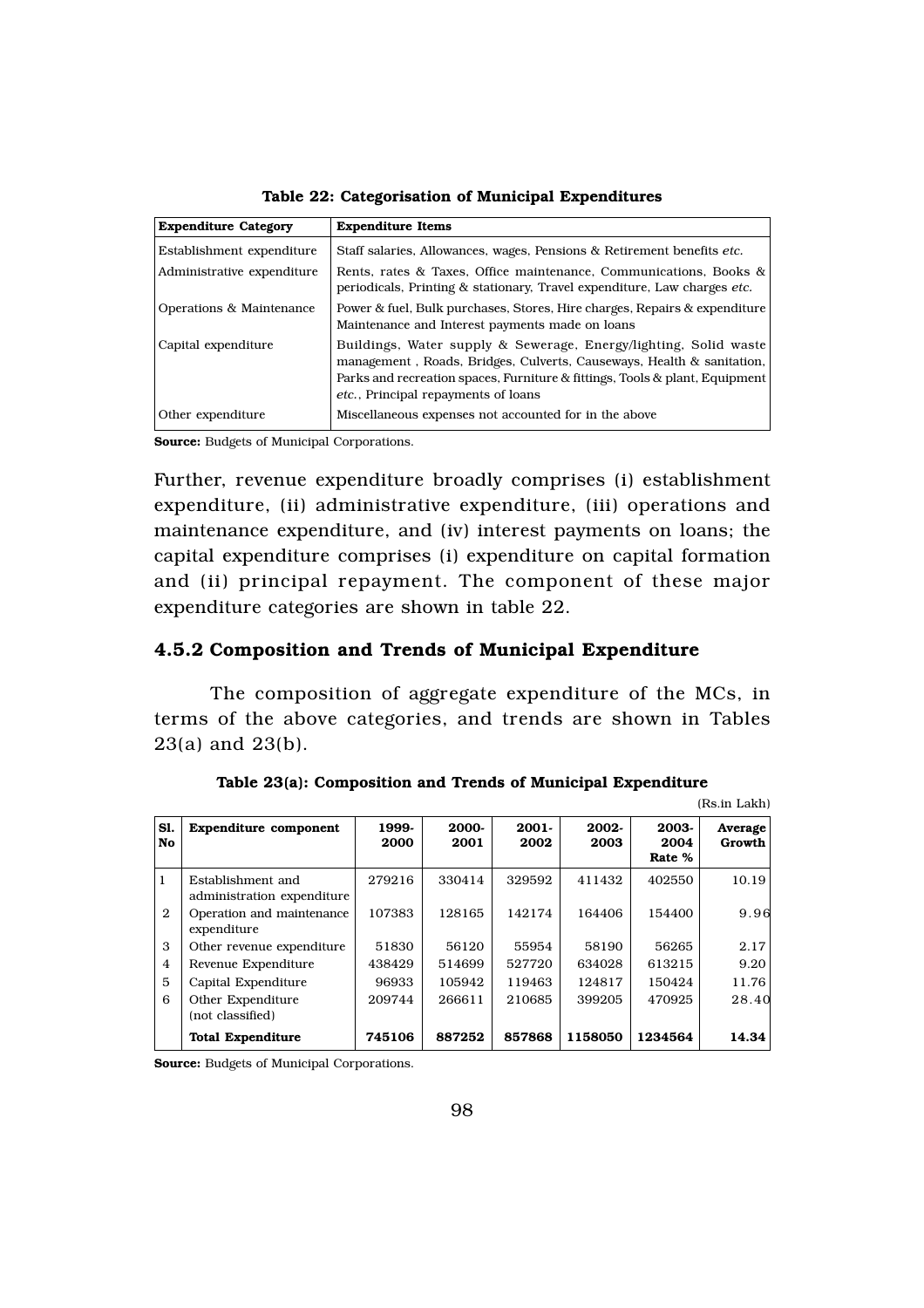| Sl.<br>No      | <b>Expenditure component</b>                    | 1999-<br>2000 | 2000-<br>2001 | $2001 -$<br>2002 | 2002-<br>2003 | 2003-<br>2004 | Average% |
|----------------|-------------------------------------------------|---------------|---------------|------------------|---------------|---------------|----------|
| 1              | Establishment and<br>administration expenditure | 37.47         | 37.24         | 38.42            | 35.53         | 32.61         | 36.25    |
| $\mathbf{2}$   | Operation and maintenance<br>expenditure        | 14.41         | 14.45         | 16.57            | 14.20         | 12.51         | 14.43    |
| 3              | Other revenue expenditure                       | 6.96          | 6.33          | 6.52             | 5.02          | 4.56          | 5.88     |
| $\overline{4}$ | Revenue Expenditure                             | 58.84         | 58.01         | 61.52            | 54.75         | 49.67         | 56.56    |
| 5              | Capital Expenditure                             | 13.01         | 11.94         | 13.93            | 10.78         | 12.18         | 12.37    |
| 6              | Other Expenditure<br>(not classified)           | 28.15         | 30.05         | 24.56            | 34.47         | 38.15         | 31.07    |
|                | <b>Total Expenditure</b>                        | 100.00        | 100.00        | 100.00           | 100.00        | 100.00        | 100.00   |

Table 23(b): Composition and Trends of Municipal Expenditure

(Percent to Total)

Source: Budgets of Municipal Corporations.

The average shares of different components in aggregate expenditure during the period of 2000-04 are shown in Figure 3.

Among all the components of municipal expenditure, the expenditures on capital works, establishment & administration, and operations & maintenance assume importance. The establishment & administrative expenditure constituted 36.25 per cent of the aggregate total expenditure, during 2000-2004. Capital expenditure, which is an important component, constituted less than 13 per cent of the total expenditure, during the same period.



**Source:** Budgets of Municipal Corporations.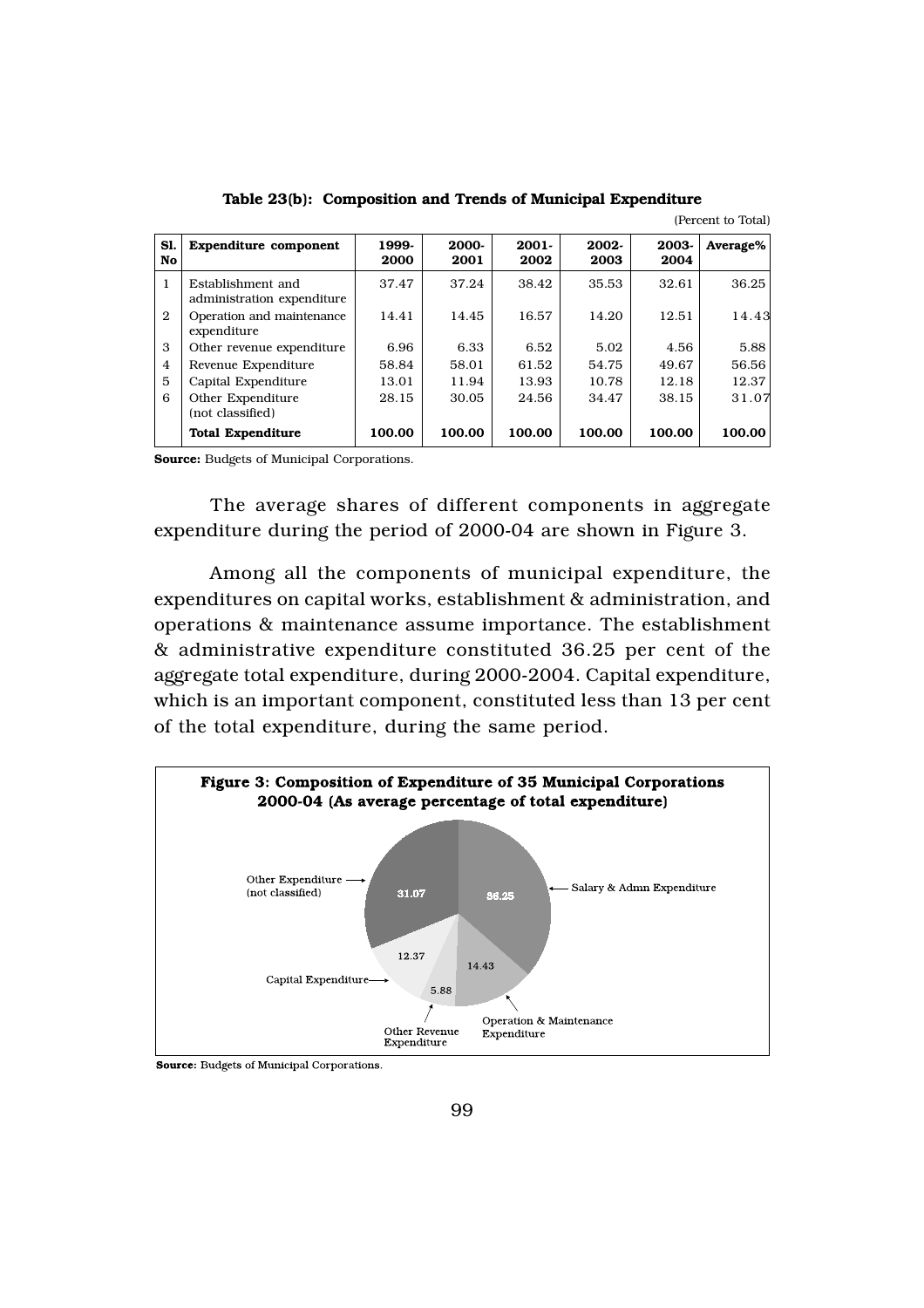The above expenditure pattern indicates that the MCs' spending on capital works has been significantly low which is critical for building civic infrastructure for planned urban development.

The under-investment in public works is reflected in inadequate availability of civic amenities such as water supply, sewerage, transportation networks and storm drainage system as discussed in the next chapter.

## 4.5.3 Expenditure on Public Works

The expenditure on public works is an important component of the expenditure incurred by the Municipal Corporations. It includes both the expenditure on capital formation as well as the current expenditure incurred on public works by the MCs. The current expenditure comprises expenditure on staff, administration and operations & maintenance. The trends and compostion of expenditure on public works are shown in Tables 24(a) and 24(b). The total expenditure on all public works of the MCs accounted for 46.5 per cent of the total expenditure, on an average, during 2000- 2004. Among the components, expenditures on health & sanitation and street lighting have grown the fastest, followed by expenditures on roads, education and sewerage. The growth in expenditures

| (Rs.in Lakhs)          |               |               |                  |               |               |                             |
|------------------------|---------------|---------------|------------------|---------------|---------------|-----------------------------|
| <b>Public Works</b>    | 1999-<br>2000 | 2000-<br>2001 | $2001 -$<br>2002 | 2002-<br>2003 | 2003-<br>2004 | Average<br>Growth<br>Rate % |
| Health & Sanitation    | 14593         | 33708         | 38339            | 47695         | 49443         | 43.20                       |
| Water supply           | 28803         | 31742         | 34694            | 40792         | 40976         | 9.38                        |
| Roads                  | 58730         | 85658         | 83420            | 92270         | 97390         | 14.85                       |
| Parks & Playgrounds    | 72658         | 77040         | 83298            | 88722         | 90533         | 5.68                        |
| Education              | 48500         | 57782         | 60533            | 72218         | 74885         | 11.72                       |
| Sewerage               | 20963         | 22742         | 27783            | 31013         | 32860         | 12.06                       |
| Solid waste management | 42440         | 50696         | 50886            | 57511         | 57614         | 8.26                        |
| Energy/lighting        | 27436         | 43150         | 32092            | 81495         | 69277         | 42.65                       |
| All Major Works        | 314123        | 402518        | 411046           | 511716        | 512977        | 13.75                       |

| Table 24(a): Composition of Expenditure on Public Works and its Trends |  |  |  |  |
|------------------------------------------------------------------------|--|--|--|--|
|------------------------------------------------------------------------|--|--|--|--|

Source: Budgets of Municipal Corporations.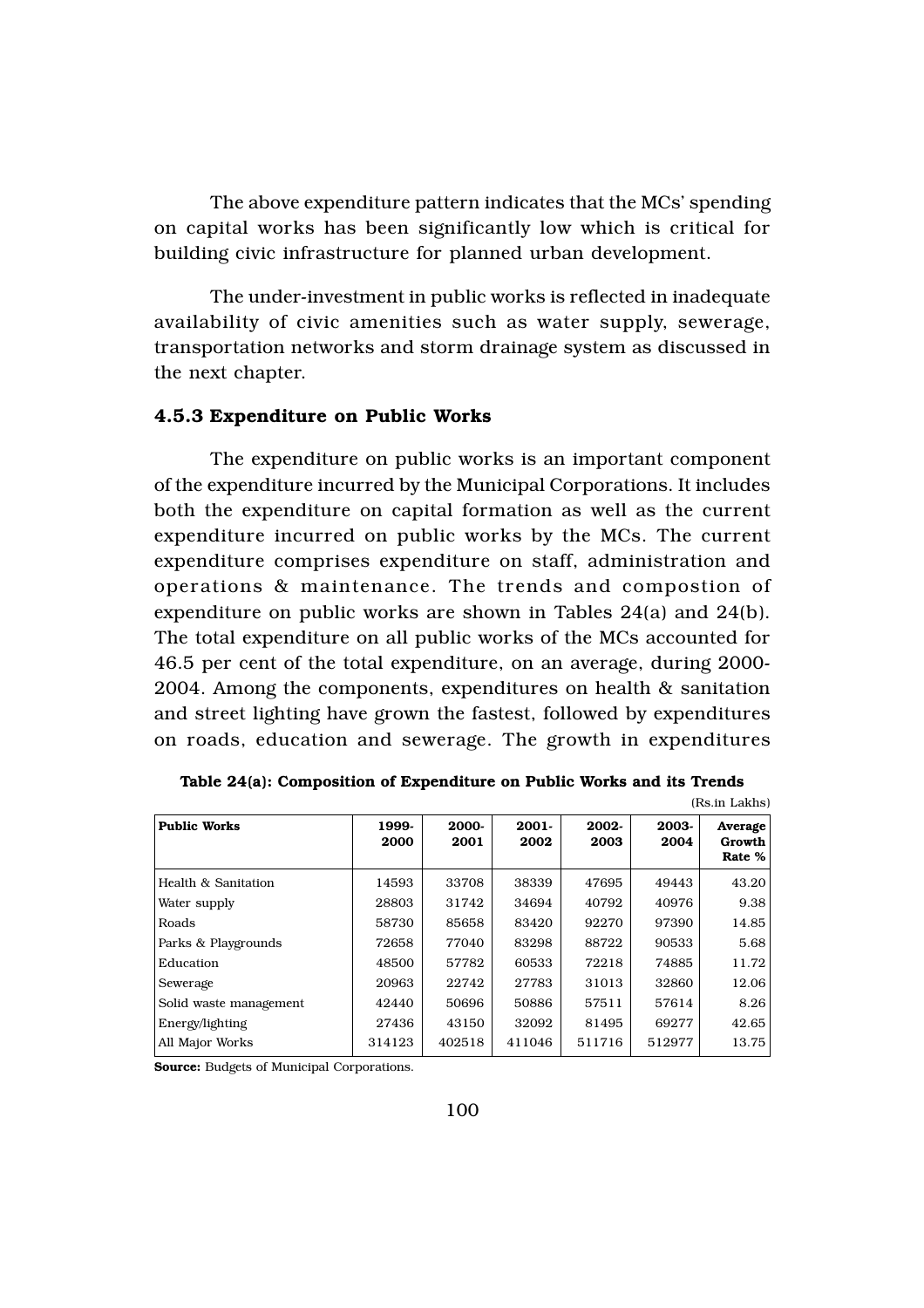|                                   |               |               |                  |               |               | ias i cittulagu oi Tolai) |
|-----------------------------------|---------------|---------------|------------------|---------------|---------------|---------------------------|
| <b>Public Works</b>               | 1999-<br>2000 | 2000-<br>2001 | $2001 -$<br>2002 | 2002-<br>2003 | 2003-<br>2004 | Average<br>Growth         |
| Health & Sanitation               | 4.65          | 8.37          | 9.33             | 9.32          | 9.64          | 8.26                      |
| Water supply                      | 9.17          | 7.89          | 8.44             | 7.97          | 7.99          | 8.29                      |
| Roads                             | 18.70         | 21.28         | 20.29            | 18.03         | 18.99         | 19.46                     |
| Parks & Playgrounds               | 23.13         | 19.14         | 20.26            | 17.34         | 17.65         | 19.50                     |
| Education                         | 15.44         | 14.36         | 14.73            | 14.11         | 14.60         | 14.65                     |
| Sewerage                          | 6.67          | 5.65          | 6.76             | 6.06          | 6.41          | 6.31                      |
| Solid waste management            | 13.51         | 12.59         | 12.38            | 11.24         | 11.23         | 12.19                     |
| Energy/lighting                   | 8.73          | 10.72         | 7.81             | 15.93         | 13.50         | 11.34                     |
| All Major Works                   | 100.00        | 100.00        | 100.00           | 100.00        | 100.00        | 100.00                    |
| As share of Total Expenditure (%) | 42.16         | 45.37         | 47.91            | 44.19         | 41.55         | 44.24                     |

Table 24(b): Composition of Expenditure on Public Services and its Trends (as Percentage of Total)

incurred on water supply, parks and play grounds and solid waste management has been relatively modest.

The MCs have been assigned some of the essential service delivery functions as defined under the respective Municipal legislations. It was laid down that they shall give primary attention to providing essential services like water supply, sewerage, street lights, solid waste management and public (only primary) health. A disproportionately high spending on non-discretionary items like



**Source:** Budgets of Municipal Corporations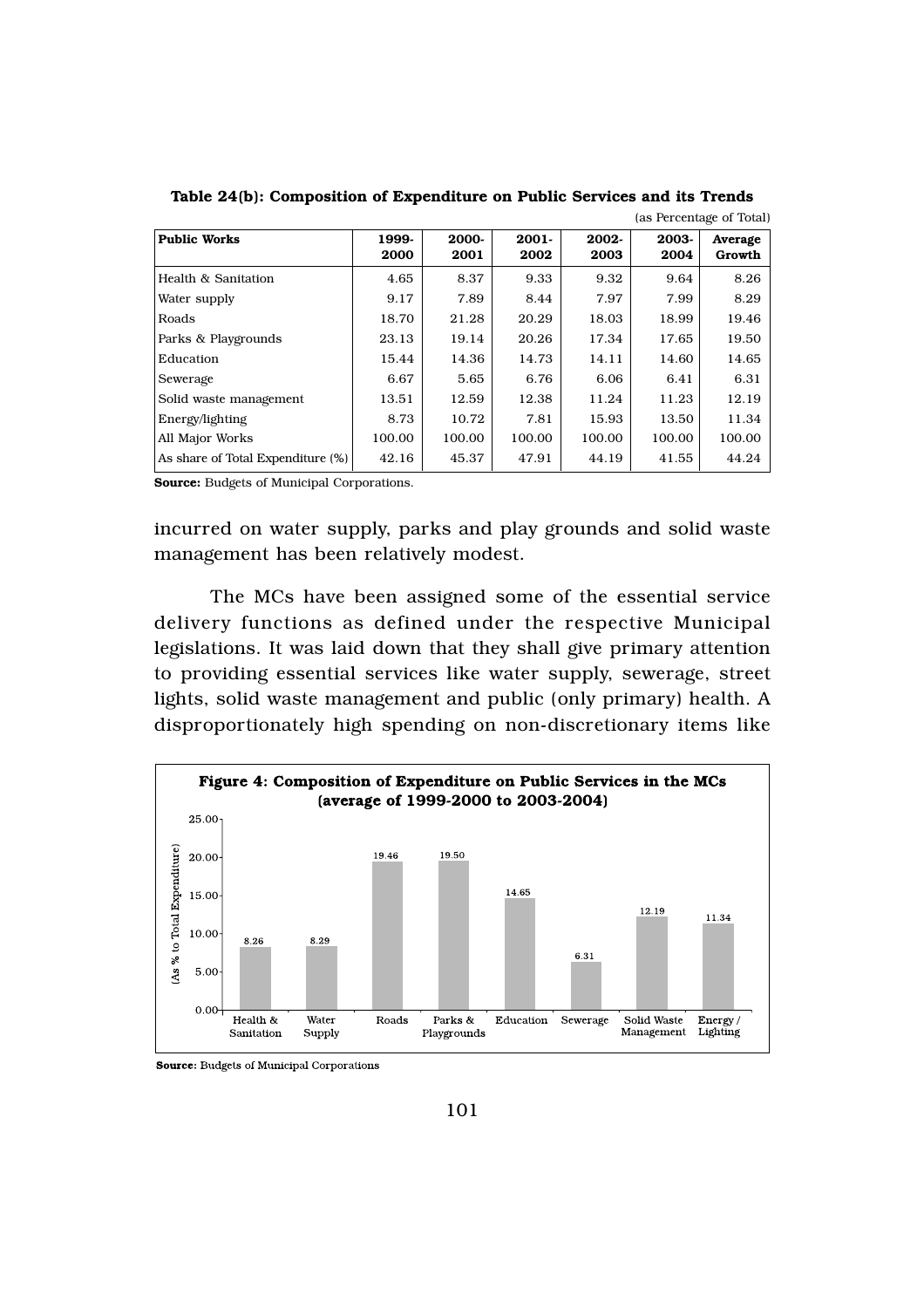secondary education or secondary health care may not be desirable, unless an MC has already attained satisfactory levels of services on essential services.

The composition of expenditure on various public services in the MCs (shown in Figure 4) clearly indicates that the expenditure incurred on essential municipal functions (obligatory/nondiscretionary items) like provision of water supply, drainage, sewerage, health & sanitation and solid waste management has been comparatively lower than the expenditure incurred on non-essential functions (discretionary items) like provision of education and parks. This calls for rationalising the discretionary spending by MCs through suitable guidelines; and to improve public accountability of expenditure through citizen's charters and social audits which will be discussed in Chapter 6.

Although water supply and sewerage functions are handled by separate boards in some metropolitan cities like Delhi, Hyderabad, Bangalore and Chennai, this fact does not affect the findings on municipal expenditures. In fact, the pattern of expenditure on public works, after deducting the corresponding figures for water supply and sewerage, of the above four metropolitan cities, more or less remains the same.

## 4.6 Summary Observations

The municipal sector in India has remained small with its total revenue accounting for about 0.75 per cent of GDP. In terms of both revenue and expenditure they account for a little above 2 per cent of the combined revenues and expenditure of Central Government, State Governments and ULBs. Analysis of the data for 35 major MCs indicated higher growth of expenditure (14.3 per cent) during 200-04 compared to the growth of total receipts (11.0 per cent). Component-wise, tax revenue accounted for 45.2 per cent of total revenue, followed by non-tax revenue (28.7 per cent) during 2000-04. Establishment and administration expenditure accounted